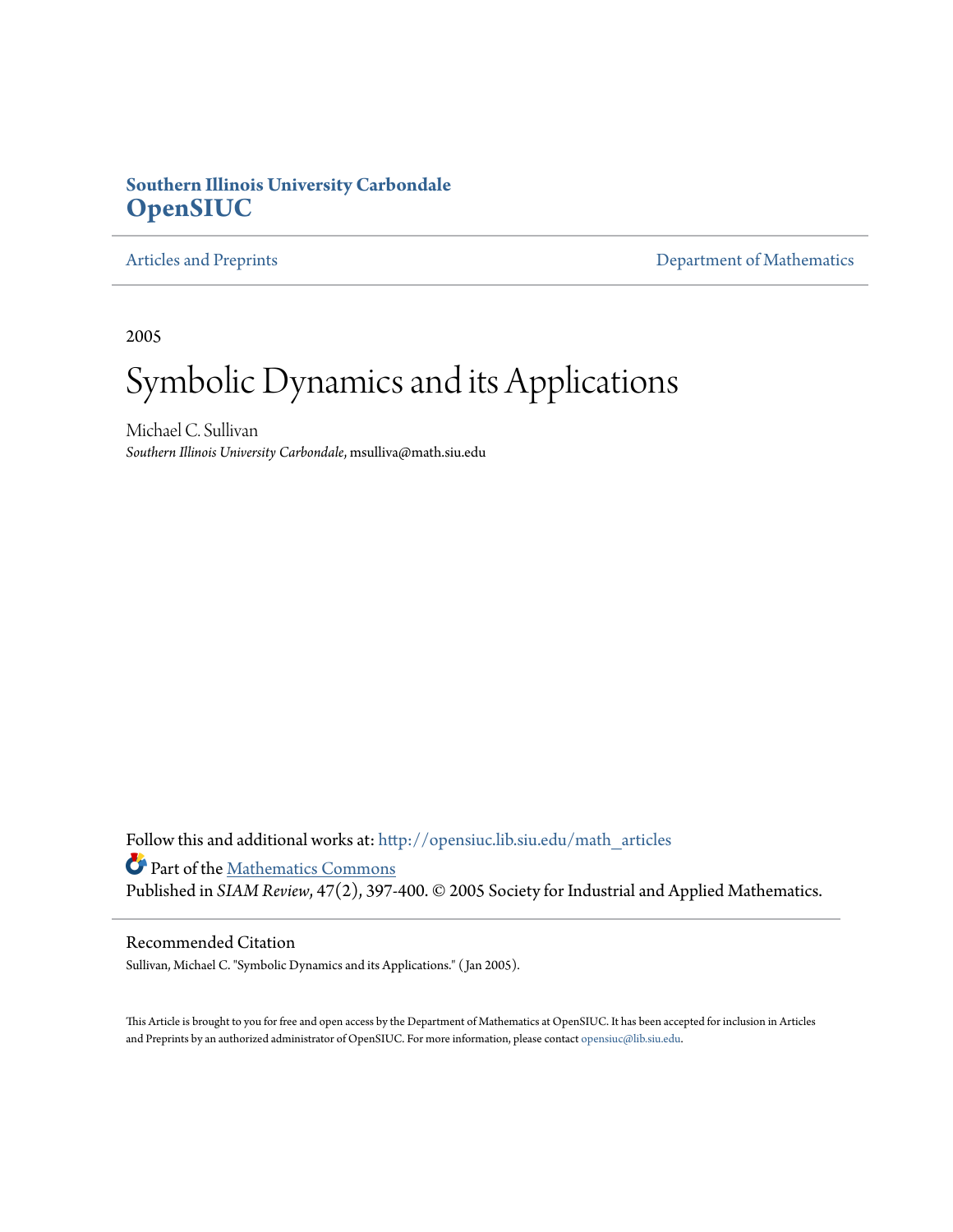Symbolic Dynamics and its Applications: AMS Short Course, January 4-5, 2002, San Diego California, in the series Proceedings of Symposia in Applied Mathematics, Vol. 60. Edited by Susan G. Williams. American Mathematical Society, 168 pp., hardcover. \$39.00. ISBN 0-8218-3157-7.

This volume consists of a preface and six chapters based on lectures given in an AMS Short Course on symbolic dynamics organized by Susan Williams in San Diego 2002. Each article was refereed. Symbolic dynamics is a field of growing importance. The range of its applications and the depth of its theoretical base are expanding rapidly as this volume attests.

We briefly introduce the reader to the field. Let  $A$  be a finite set. Let  $F$ , the set of forbidden words, be a list of finite words made from elements (symbols) of A. Let X be the subset set of  $\mathbb{Z}^{\mathcal{A}}$  (bi-infinite sequences of symbols from  $\mathcal{A}$ ) such that no member of  $\mathcal F$  appears as a subword of a sequence. We give  $X$  the natural topology as a subspace of a product space. The *shift map*,  $\sigma : X \to X$  increments the indices by one:  $(\sigma(\bar{x}))_i = x_{i+1}$ . The pair  $(X, \sigma)$  is a dynamical system where one studies the behavior of iterates of points under  $\sigma$ . We call X a shift space. If  $\mathcal F$  is a finite list, we call X a shift of finite type. Shifts of finite type can be defined via a directed graph or an incidence matrix and are probably the most studied symbolic dynamical systems. Variations on this theme allow for  $A$  to be countably infinite, producing countable shifts, and for sequences indexed by the nonnegative integers, producing one-sided shifts.

There are two primary textbooks, one by Doug Lind and Brian Marcus [10], who each have contributions to this collection, and another by Bruce Kitchens [9], whose works are referenced by most of the papers in this collection. Two other important collections of introductory articles are [1] and [8].

Susan Williams provides an eleven page introduction based on her lecture that surveys the early history of the field, starting with Hadamard's paper in 1898, and goes on to introduce many of the topics to be covered in the AMS Short Course. She provides basic definitions, key concepts and problems, and two examples to get the reader started.

Ever wonder what is going on when your modem is screeching? The chapter by Marcus introduces us to the world of data transmission and storage. We learn how various physical restraints determine lists of forbidden words. The numerous examples go well beyond the material in Section 2.5 of the textbook [10]. This chapter could be a useful resource for students using [10] who wish to pursue this area further, but it can certainly be read by itself.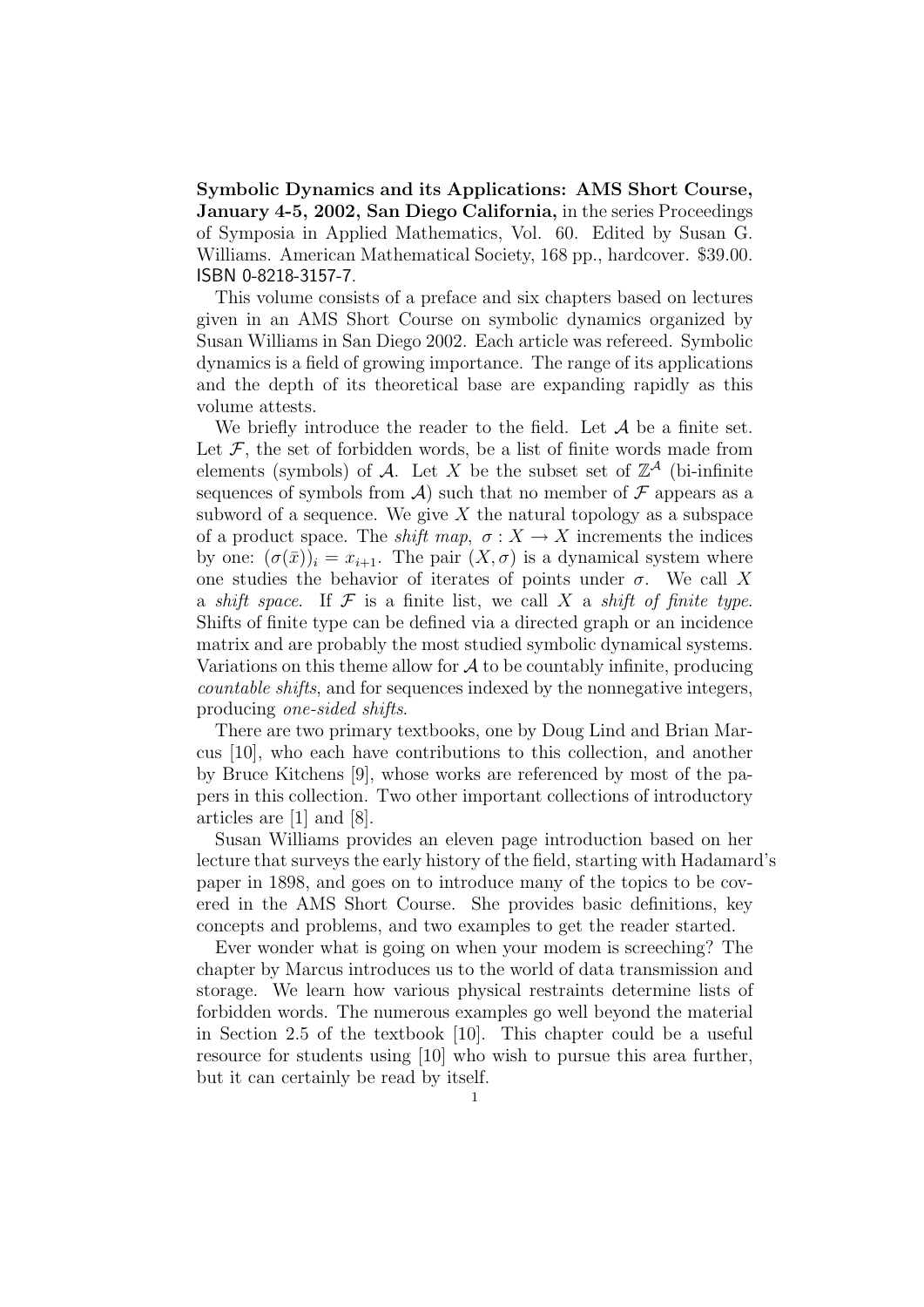Paul Blanchard, Bob Devaney and Linda Keen, have contributed a chapter on the interplay between complex dynamics and symbolic dynamics. The corresponding short course was presented by Devaney. This chapter studies the iteration of polynomials on the complex plane. Since the mappings are not one-to-one, the corresponding symbolic dynamical systems are one-sided shift spaces. An automorphism of a shift space is a homeomorphism that commutes with the shift map. The collection of automorphisms of a shift space is a group under composition. It is shown that the study of the asymptotic behavior of complex polynomials yields a complete set of generators for certain automorphism groups (Theorem 2). The chapter concludes by asking about the automorphism group of the two-sided full 2-shift (all possible bi-infinite sequences of two symbols), and conjectures that the answer is closely tied to the dynamics of the *Henón map*.

Devaney et al are well known for their colorful computer graphics:  $[6]$ ,  $[5]$ ,  $[7]$ ; so it was a bit disappointing to find only black and white figures. For more on the automorphism groups of shift spaces see [9]. For a more elementary treatment of complex dynamics don't forget to read Chapter 3 of [6].

If we replace  $\mathbb Z$  by  $\mathbb Z^d$  we advance to the domain of *Multi-Dimensional* Symbolic Dynamics, the title of Lind's chapter. The infinite sequences are replaced by infinite latices of symbols. Instead of allowed words and index shifting, allowed patterns and lattice translations are used to define the higher dimensional analog of a shift of finite type. Save for a class called textile systems, matrix methods ubiquitous in the study of one-dimensional shifts of finite type have met with only limited success in the study of higher-dimensional shifts.

The study of higher dimensional shift spaces is a daunting task. Quite understandably the examples given are for  $d = 2$  and symbols set  $\mathcal{A} = \{0, 1\}$ . Yet even here we quickly wind up in what Lind dubs the Swamp of Undecidability: determining when a d-dimensional shift of finite type is nonempty is often undecidable. But our intrepid guide takes us down one path around the Swamp. One can define many interesting d-dimensional shifts with an additional group structure imposed on them. These *algebraic*  $\mathbb{Z}^d$ -actions are often amenable to analysis using powerful tools from algebra and algebraic geometry. This part of the chapter gets quite technical, but references are supplied to those wishing to explore this terrain further. Connections to ergodic theory, cellular automata and tiling theory are also discussed. Lind's chapter dovetails nicely with the next chapter on tiling theory by Arthur Robinson.

2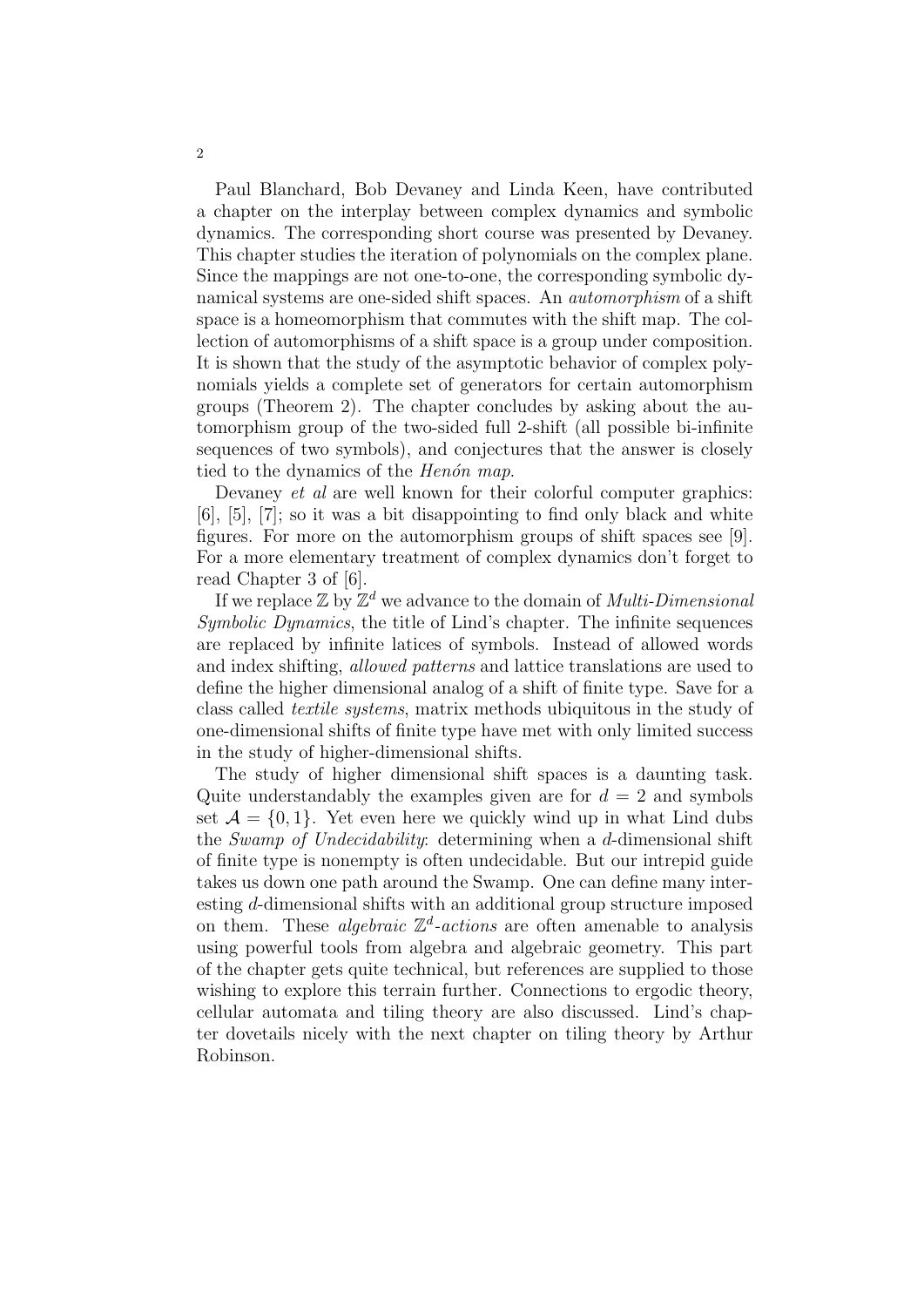Robinson's chapter, at 39 pages, is the longest in the collection. It is an excellent introduction to tiling theory. Charles Radin's Miles of Tiles  $[12]$  is good for undergraduates and Martines Queffélec's book [11], while essential for the experts, is somewhat technical for those just testing the waters. The chapter has many examples, proofs of shorter results and exercises. One could build a very nice graduate seminar around it.

In tiling theory one works with tiles instead of symbols and patches instead of words. The tiles are to fit together and fill  $\mathbb{R}^d$ . There are two types maps to consider. One has translations of  $\mathbb{R}^d$  and *substitu*tions, also called inflations. In the former case we get tiling dynamical systems, which include  $\mathbb{Z}^d$  shifts. In the latter case we get *substitution* tiling dynamical systems. Here each tile is partitioned into smaller tiles, and the substitution map is a rescaling that enlarges the smaller tiles. Applications to topological dynamics and ergodic theory are discussed in some depth, and the theory of quasicrystallography is touched on.

The last chapter is Strong Shift Equivalence Theory, by Jack Wagoner, one of the pioneers of a new approach to symbolic dynamics. He along with Fred Roush, Ki Hang Kim, Mike Boyle, Lind and others have been applying K-theory to symbolic dynamics. Let A and B be square matrices over the nonnegative integers,  $\mathbb{Z}_+$ . If there are matrices R and S over  $\mathbb{Z}_+$  such that  $A = RS$  and  $B = SR$  we say there is an SSE-move from A to B. If there is a sequence of SSE-moves from A leading to B, we say A and B are *strong shift equivalent* (SSE). In 1974 Bob Williams showed that the classification of shifts of finite type up to topological conjugacy is equivalent to classifying their incidence matrices up to strong shift equivalence. Determining SSE is a difficult problem and may be undecidable. Williams had conjectured that SSE was equivalent to a more tractable notion call shift equivalence. Kim and Roush have shown that shift equivalence is decidable but that Williams' conjecture is false. This chapter gives the story of these developments along with many ramifications.

In the new K-theoretic approach the matrices are over polynomials and the SSE-moves are replaced by row and column operations. The new methods can be used without having to know a great deal about Ktheory. Readers needing a little help getting through this chapter may wish to consult the survey articles [2] and [4], referenced by Wagoner.

Although Wagoner's chapter is the most theoretical in this collection it turned out to be the most applicable for this reviewer. In the early 90s I developed the concept of twistwise flow equivalence, a generalization of flow equivalence of shifts of finite type. The incidence matrices now contain information about orientation of a first return map and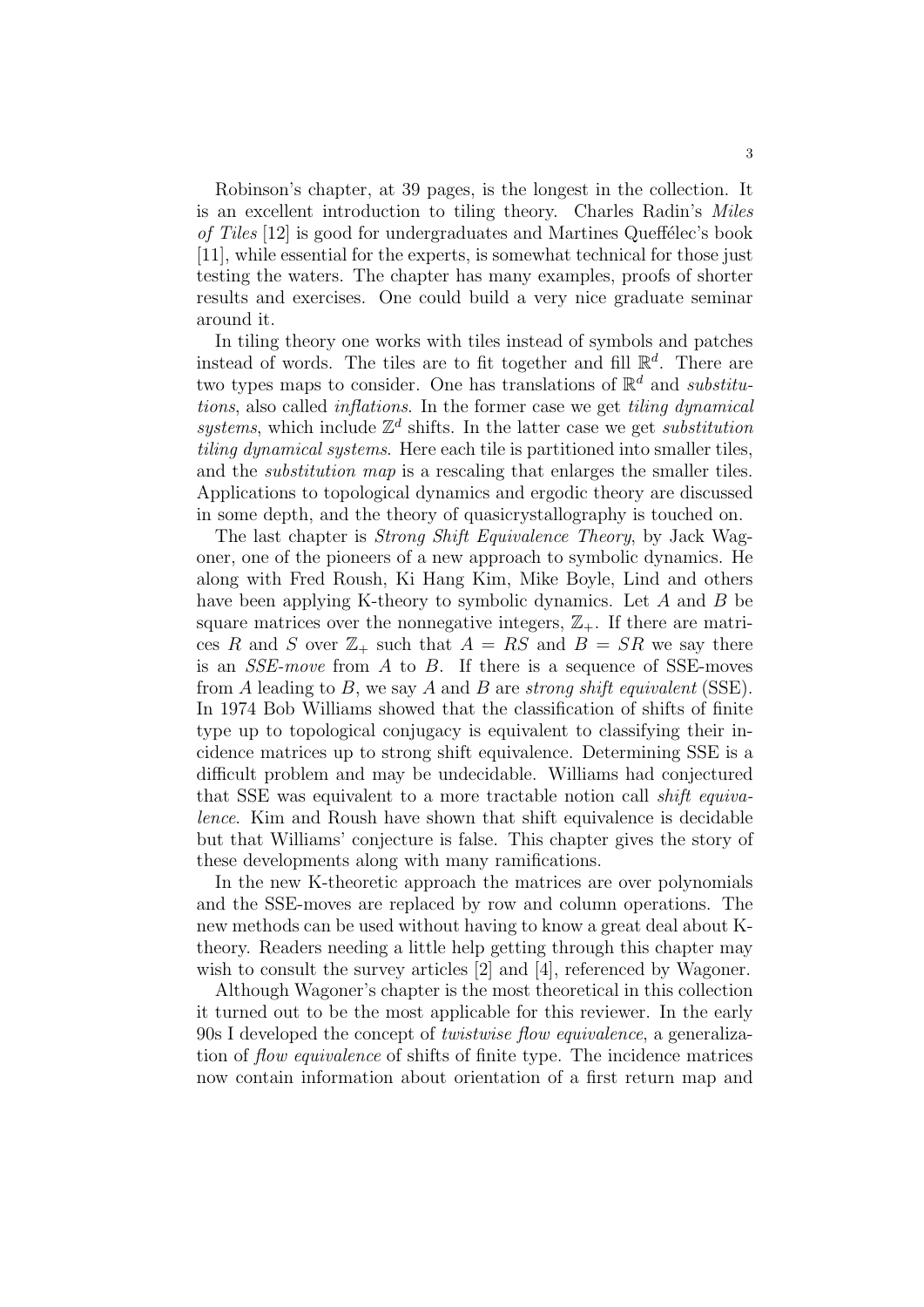are taken over  $\{a + bt \mid a \& b \in \mathbb{Z}_+\}$  mod  $t^2 = 1$ . By 1997 several invariants were known but then progress stalled. At the symposium I attended Wagoner's talks and met Boyle (a former student of Lind's). Using the new framework we reduced classification up to twistwise flow equivalence to a purely algebraic problem and generalized it to other applications [3]. The K-theory framework for doing symbolic dynamics will likely open many doors.

Each Chapter in this collection is by a leading expert or experts in the field. All are well written and contain extensive references. There is a common index. This collection will be of great service to the dynamics community and those seeking entrance.

### **REFERENCES**

- [1] F. Blanchard, A. Maass, and A. Nogueira, editors. Topics in symbolic dynamics and applications, volume 279 of London Mathematical Society Lecture Note Series. Cambridge University Press, Cambridge, 2000. Papers from the CIMPA-UNESCO Summer School held at Universidad de la Frontera, Temuco, Chile, January 6–24, 1997.
- [2] M. Boyle. Positive K-theory and symbolic dynamics. In Dynamics and randomness (Santiago, 2000), volume 7 of Nonlinear Phenom. Complex Systems, pages 31–52. Kluwer Acad. Publ., Dordrecht, 2002. (http://www.math.umd.edu/∼mmb/papers/index.html)
- [3] M. Boyle & M. Sullivan. Equivariant flow equivalence for shifts of finite type. Preprint (2004): http://www.math.siu.edu/sullivan
- [4] M. Boyle & J. Wagoner Positive Algebraic K-Theory and Shifts of Finite Type. (Katok Festschrift, to appear.) Preprint (2003): http://www.math.umd.edu/∼mmb/papers/index.html
- [5] R. Devaney. Chaos, fractals and dynamics. Science Television, New York, 1989. Computer experiments in mathematics.
- [6] R. Devaney. An introduction to chaotic dynamical systems. Addison-Wesley Studies in Nonlinearity. Addison-Wesley Publishing Company Advanced Book Program, Redwood City, CA, second edition, 1989.
- [7] R. Devaney and L. Keen, editors. Chaos and fractals, volume 39 of Proceedings of Symposia in Applied Mathematics. American Mathematical Society, Providence, RI, 1989. The mathematics behind the computer graphics, Lecture notes prepared for the American Mathematical Society Short Course held in Providence, Rhode Island, August 6–7, 1988, AMS Short Course Lecture Notes.
- [8] N. Pytheas Fogg. Substitutions in dynamics, arithmetics and combinatorics, volume 1794 of Lecture Notes in Mathematics. Springer-Verlag, Berlin, 2002. Edited by V. Berthé, S. Ferenczi, C. Mauduit and A. Siegel.
- [9] B. Kitchens. Symbolic dynamics. Universitext. Springer-Verlag, Berlin, 1998. One-sided, two-sided and countable state Markov shifts.
- [10] D. Lind and B. Marcus. An introduction to symbolic dynamics and coding. Cambridge University Press, Cambridge, 1995.